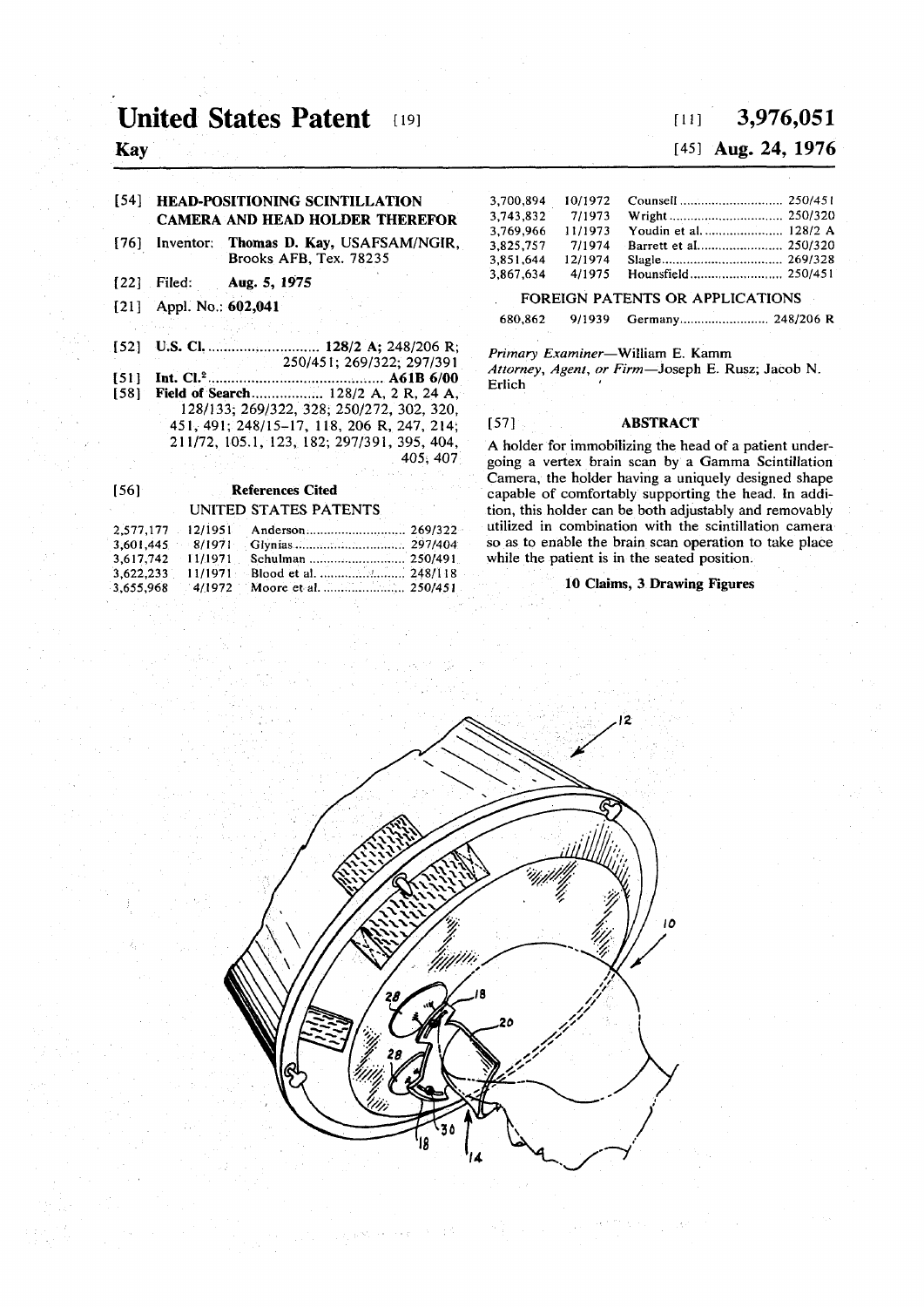

 $\Gamma$ . al $\Gamma$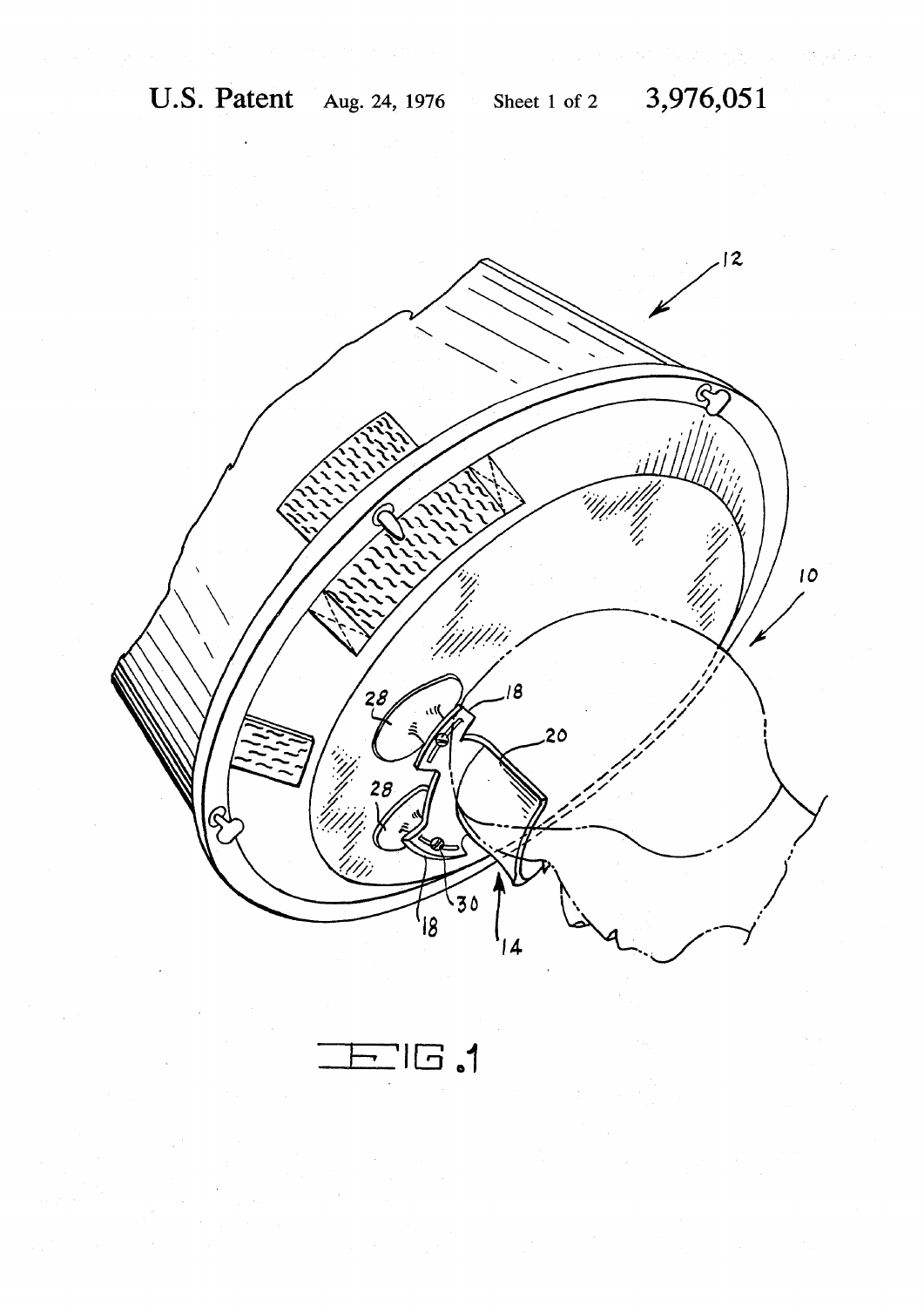$\Xi$ IG.2





 $\overline{\phantom{a}}$  $\cdot$  3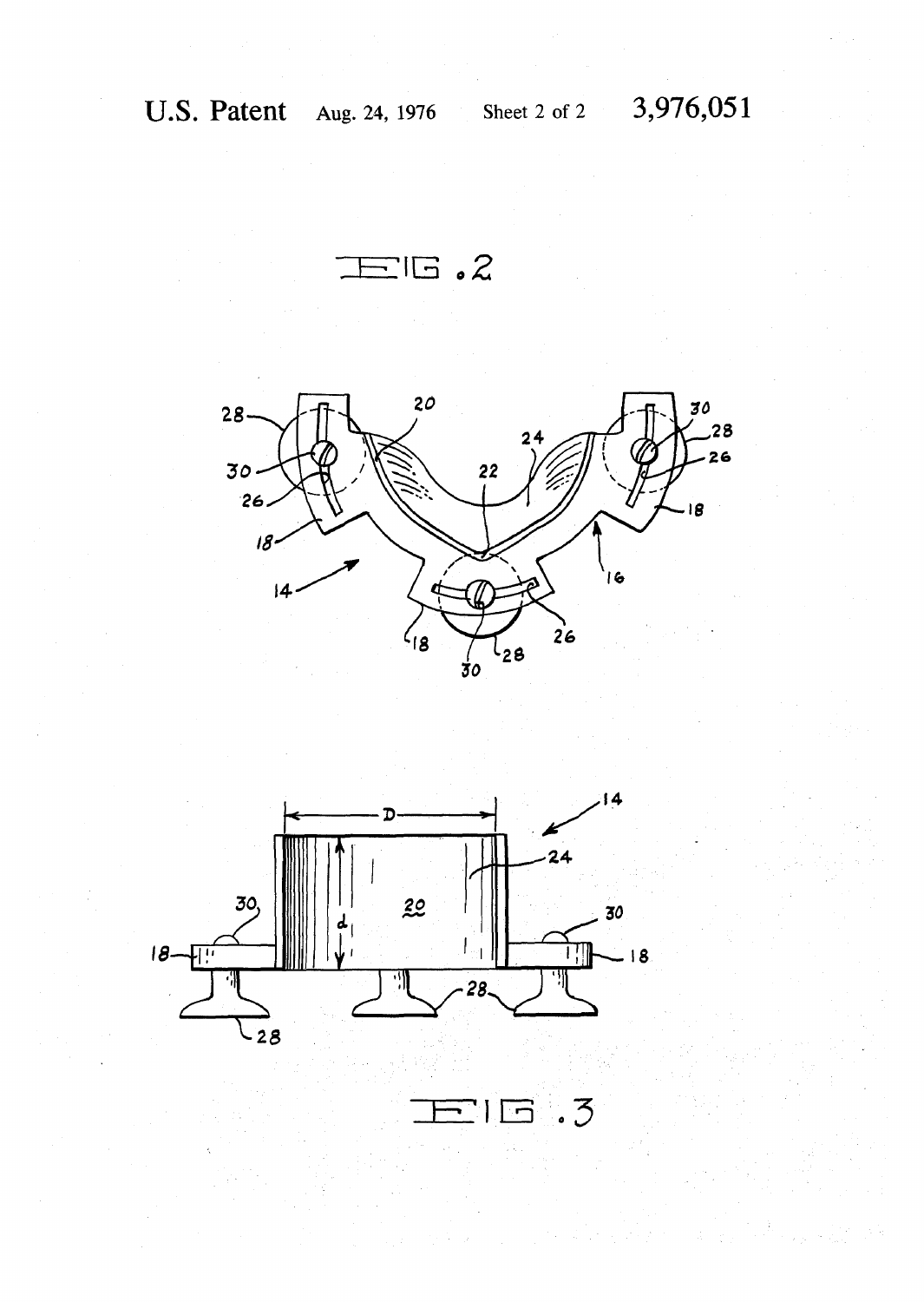# **AND HEAD HOLDER THEREFOR hereinabove.**

mental purposes without the payment of any royalty thereon.

### **BACKGROUND OF THE INVENTION**

and, more particularly, to a patient head restraining **Gamma Scintillation Camera during scintiphotogra- 15**

**can be studied by following the passage of radioiso- invention. topes through the organ. This procedure is performed 2 0** Nuclear Chicago's Pho/Gamma HP camera which has **the ability to visualize the entire organ of interest at one sitting position.**  time and to follow the passage of radioisotopes through It is a further object of this invention to provide a **the organ. Radiation from the radioisotope is rapidly 2 5 events are produced and displayed in a corresponding lation Camera.**  position on a cathode ray tube display. Time exposures **studies of the organ function in both normal and dis- 3 0 eased states. A choice of collimators for various resolu- cameras. tion and sensitivity requirements help assure meaning- It is still another object of this invention to provide a** 

**of a gamma detector, assembly for supporting the de- 3 5 tector and drive motors and controls for detector orien- mass producing manufacturing techniques, tation. Within the gamma detector is a sodium-ioide For a better understanding of the present invention Analyser, timer, display and power supply.**

**The counting time required to obtain an optimal will be pointed out in the appended claims. image of the emission distribution from a patient using**  $\sum_{n=1}^{\infty}$  **<b>DESCRIPTION OF THE DRAWING** a Gamma Scintillation Camera is determined by the amount of the radioactivity administered, sensor sensi-<br>FIG. 1 is a pictorial representation of the holder of **tivity, lesion uptake and contrast ratio and the ability of 4 5 for the study, the greater is the probability that signifi- Camera; cant motion artifacts will occur. Studies show that in FIG. 2 is a side elevational view of the holder of this organ scans the motion artifacts contribute to the dete- invention; and rioration of the quality of the image after a certain 5 0 interval of time. For example, it has been found that image quality is good up to three minutes of the scan** DETAILED DESCRIPTION OF THE PREFERRED **image** quality is good up to three minutes of the scan **DETAILED DESCRIPTION OF THE PREFERRED** before motion artifacts reduce the useful information **that can be obtained from the increased counting rate. Reference is now made to FIG. 1 of the drawing Thus, in order to retain high diagnostic image quality in 5 5 sand bags, to extremely complicated apparatus utilized 6 0**

#### **SUMMARY OF THE INVENTION**

The holder of this invention is capable of comfort-<br>ably immobilizing the head of a patient undergoing a gral part thereof is an upstanding substantially U-

*1 2* 

**vertex brain scan with a Gamma Scintillation Camera**  HEAD-POSITIONING SCINTILLATION CAMERA and thereby overcomes the problems set forth in detail

**This holder is manufactured from a lightweight low Z STATEMENT OF GOVERNMENT INTEREST** 5 number material shaped to conform to the forehead of The invention described herein may be manufac-<br>tured and used by or for the Government for govern-<br>holder of this invention encompasses the features of holder of this invention encompasses the features of not only being adjustably and removably mounted on the face of a conventional Gamma Scintillation Camera **1 0 but also provides a comfortable restrainment for the h** patient while in the sitting position. Since the **patient** This invention relates generally to scintiphotography, vertex brain scan can now be performed with the pa-<br>
Id, more particularly, to a patient head restraining tient in the sitting position, radiation from the lower **device for the vertex brain scan performed by the body is reduced. Furthermore, the simple construction of this invention continually provides for proper ajignphy.** ment while being easily adaptable to a variety of scintil-**Scintiphotography is the diagnostic technique by lation cameras. No modification of the existing equip**which both normal and diseased organs within a patient ment is necessary in the utilization of the holder of this

 **It is therefore an object of this invention to provide a**  by the use of a Gamma Scintillation Camera such as holder for the head of a patient which enables a vertex Nuclear Chicago's Pho/Gamma HP camera which has brain scan to be performed while the patient is in the

 **holder for the head of a patient which elminates any detected and the position and intensity or the gamma modifications to be provided for on the Gamma Scintil-**

**of the gamma image can be taken thereby providing holder for the head of a patient which is capable of removable attachment to a wide variety of scintillation** 

**ful recordings for most clinical situations. holder for the head of a patient which is economical to**  The Gamma Scintillation Camera System is made up produce, and which utilizes conventional, currently  **available components that lend themselves to standard** 

thallium activated scintillation crystal. The control together with other and further objects thereof refer-<br>
console is a desk type assembly which contains an XYZ ence is made to the following description taken in conence is made to the following description taken in con- **4 0 junction with the accompanying drawing and its scope** 

 **this invention restraining and positioning the head of a the patient to remain still. The longer the time required patient in front of a conventional Gamma Scintillation** 

 **FIG. 3 is a plan view of the holder of this invention,** 

 **which shows in pictorial fashion the head 10 of a pathe longer duration studies, it is critical to device im- tient undergoing a vertex brain scan by a conventional proved patient restraining techniques. Heretofore, Gamma Scintillation Camera 12. The patient's head 10 these restraining techniques ranged from quite cumber- is held in fixed relationship with respect to camera 12**  some apparatus, uncomfortable to the patient, such as by the holder 14 of this invention. As shown from FIG.  **1 camera 12 is lowered to a** 30° **position while the to provide adjustability to a variety of shapes and sizes. seated patient leans forward with his head 10 held in In addition many of the prior art restrainers produced position by holder 14 thereby putting the main portion gamma backscatter during the scintiphotography pro- of the patient's body out of view of camera 12. Holder cedure.** 14 as shown in FIGS. 1-3 of the drawing is formed of a **14** as shown in FIGS. 1-3 of the drawing is formed of a **e flat U-shaped base portion <b>16** having a plurality of **f protrusions 18 extending from the periphery thereof.**  gral part thereof is an upstanding substantially U-